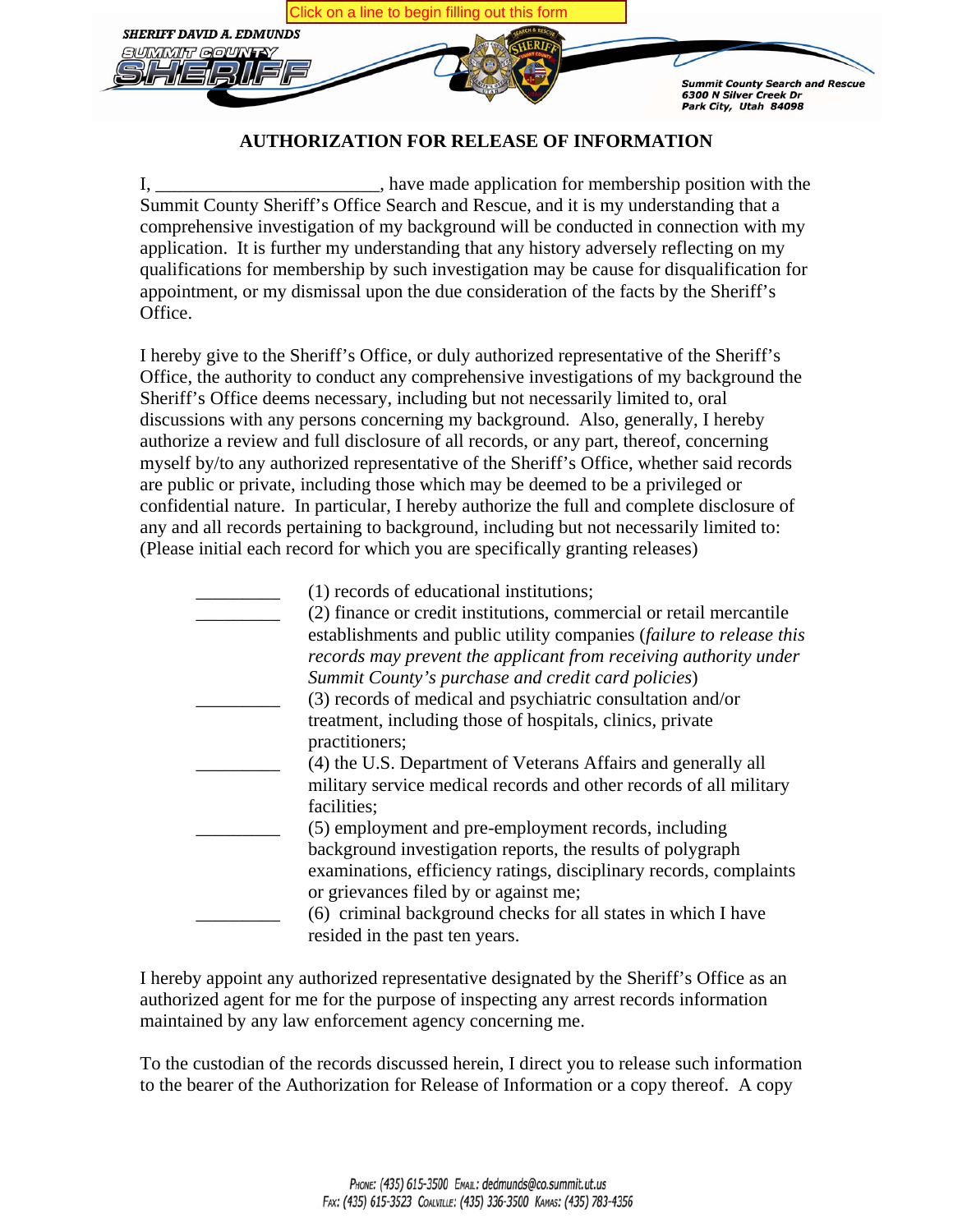

of this release form will be valid as an original hereof, even though that copy does not contain an original writing of any signature.

The records received under this release shall be treated and classified as protected records according to Utah's Governmental Records Access Management Act (GRAMA) and shall not be released to any third parties except as specifically authorized under that act. I hereby release the custodian or custodians of such records, Summit County and its agencies, and the State of Utah, including any of their agents, employees or representatives in any capacity, from any and all claims of liability or damage of whatever kind of nature which at any time could result to me, my heirs, assigns, associates, personal representative or representatives of any nature because of compliance of said custodian or custodians with this Authorization of Release of Information and my request contained herein for this release or because of any use of these records by the Sheriff's Office, or the County of Summit or the State of Utah. This release is binding, now and in the future, on me my heirs, assigns, associates, personal representative or representatives of any nature.

Utah Code Annotated § 34-42-1 states in part that "an employer who in good faith provides information about the job performance, professional conduct, or evaluation of a former or current employee to a prospective employer of that employee, at the request of the prospective employer of that employee, may not be held civilly liable for the disclosure or the consequences of providing the information. There is a refutable presumption that an employer is acting in good faith when the employer provides information about the job performance, professional conduct, or evaluation of a former or current employee to a prospective employer of that employee, at the request of the prospective employer of that employee."

Applicant's Signature Date Date Date Date Date

 $\overline{a}$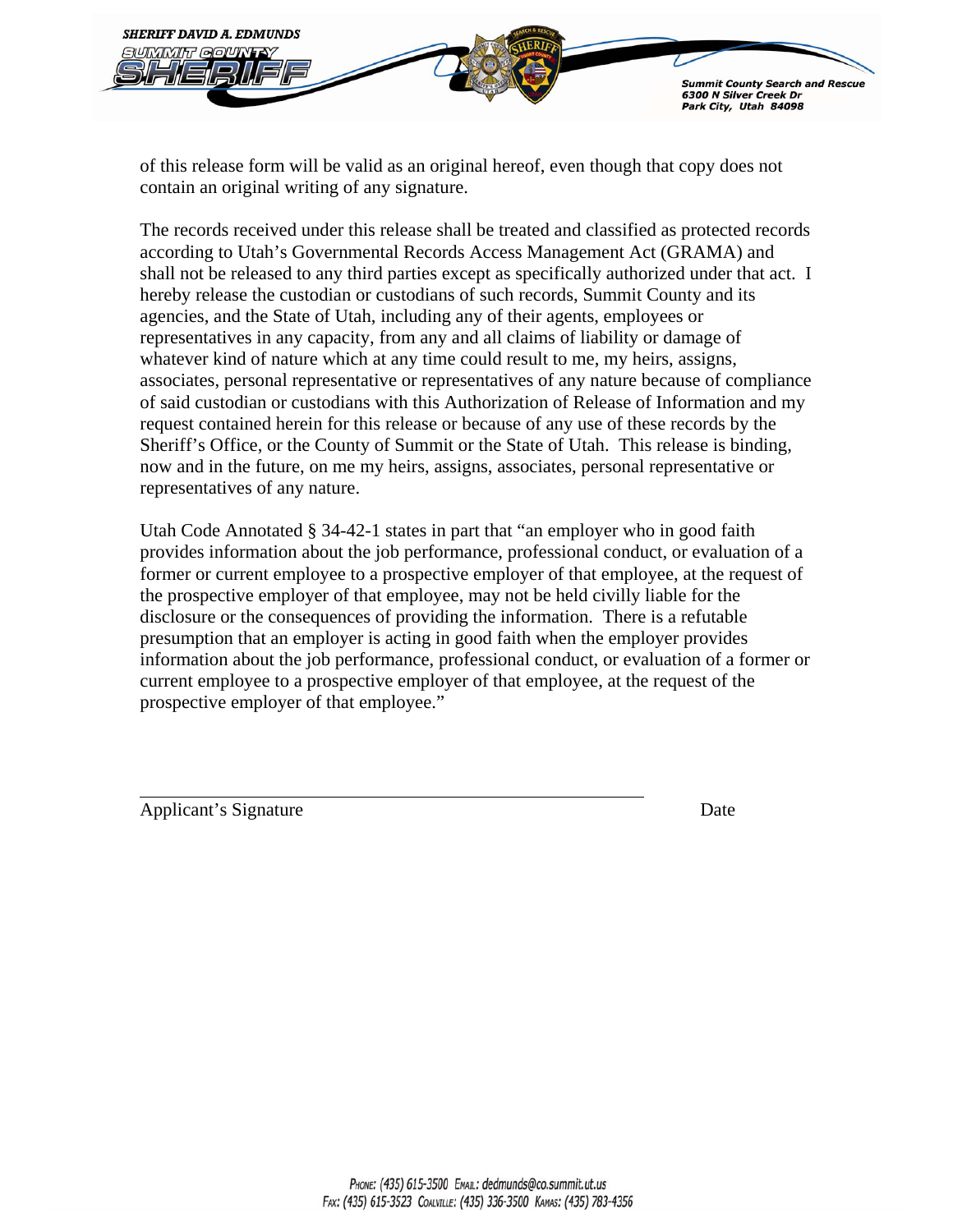

## **SUMMIT COUNTY SEARCH AND RESCUE APPLICATION**

**Summit County considers applicants for all positions without regard to race, color, religion, creed, gender, national origin, age, disability, marital or veteran status, or any other legally protected status.** 

# PLEASE TYPE OR PRINT CLEARLY IN INK.

| Date of Application                                                                                                                                                                                                                                                                                                                                                                                                                                                                                                                                                                           |                   | Date of Birth          |              |  |  |
|-----------------------------------------------------------------------------------------------------------------------------------------------------------------------------------------------------------------------------------------------------------------------------------------------------------------------------------------------------------------------------------------------------------------------------------------------------------------------------------------------------------------------------------------------------------------------------------------------|-------------------|------------------------|--------------|--|--|
| Last Name                                                                                                                                                                                                                                                                                                                                                                                                                                                                                                                                                                                     | <b>First Name</b> | Middle Initial         |              |  |  |
| Address                                                                                                                                                                                                                                                                                                                                                                                                                                                                                                                                                                                       | City              | State                  | Zip Code     |  |  |
| Telephone Number                                                                                                                                                                                                                                                                                                                                                                                                                                                                                                                                                                              |                   | Social Security Number |              |  |  |
| Home<br>Work                                                                                                                                                                                                                                                                                                                                                                                                                                                                                                                                                                                  |                   |                        |              |  |  |
| Have you been or are you employed by Summit County?                                                                                                                                                                                                                                                                                                                                                                                                                                                                                                                                           |                   | $\Box$ Yes             | $\Box$ No    |  |  |
| Can you travel if required?                                                                                                                                                                                                                                                                                                                                                                                                                                                                                                                                                                   |                   | $\Box$ Yes             | $\square$ No |  |  |
| $\Box$ Yes<br>Have you been convicted of a crime in adult court, excluding traffic violations?<br>N <sub>0</sub><br>If you have been convicted of a crime (excluding minor traffic offenses) as an adult, attach additional sheets giving dates, type of<br>conviction (misdemeanor or felony) details and penalties for each occurrence, including dates of any probational periods. Each conviction<br>will be judged in relation to time, seriousness, circumstances and relationship to the position for which you are considered. You will be<br>subject to a thorough background check. |                   |                        |              |  |  |

| Have you completed a high school degree or GED?                                                             |  | N <sub>0</sub> |
|-------------------------------------------------------------------------------------------------------------|--|----------------|
| Have you completed NIMS IS 100.b $\Box$ Yes (If Yes please include a copy of certificate) This is REQUIRED. |  |                |

Describe any specialized training, apprenticeship, skills and extra-curricular activities.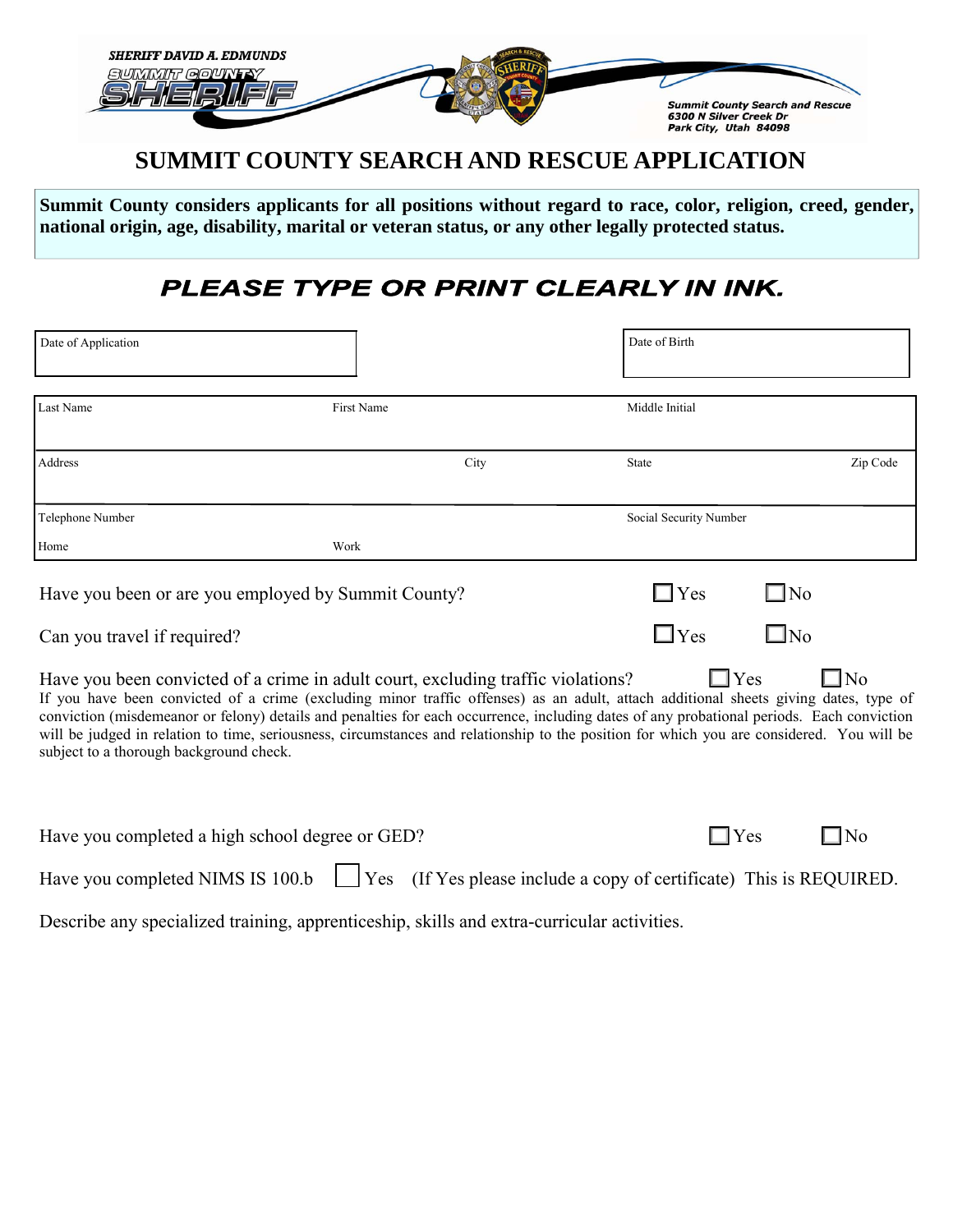| <b>Education</b><br>University, Community, Business or Technical<br>College and city\state | Date Attended | Official<br>Major | Degree<br>Yes/No | Type<br>Degree |
|--------------------------------------------------------------------------------------------|---------------|-------------------|------------------|----------------|
|                                                                                            |               |                   |                  |                |
|                                                                                            |               |                   |                  |                |
|                                                                                            |               |                   |                  |                |
|                                                                                            |               |                   |                  |                |

| Trade School, Correspondence Course or<br>Apprenticeship and city/state | Date Attended | Subject/<br>Field | Course<br>Completed | Type<br>Certification |
|-------------------------------------------------------------------------|---------------|-------------------|---------------------|-----------------------|
|                                                                         |               |                   |                     |                       |
|                                                                         |               |                   |                     |                       |

List any professional or trade licenses, certificates, and include copies.

| Specialized skills. Please check or list skills, computer programs and equipment operated: |                        |            |                    |  |  |
|--------------------------------------------------------------------------------------------|------------------------|------------|--------------------|--|--|
| $\ $  PC                                                                                   | <b>ATV</b>             | Snowmobile | Swift Water Rescue |  |  |
| Spreadsheet                                                                                | <b>Word Processing</b> | Equestrian | EMT/Paramedic      |  |  |
| Database                                                                                   | <b>GPS</b> Navigation  | High Angle |                    |  |  |
| Other                                                                                      |                        |            |                    |  |  |
|                                                                                            |                        |            |                    |  |  |
|                                                                                            |                        |            |                    |  |  |
|                                                                                            |                        |            |                    |  |  |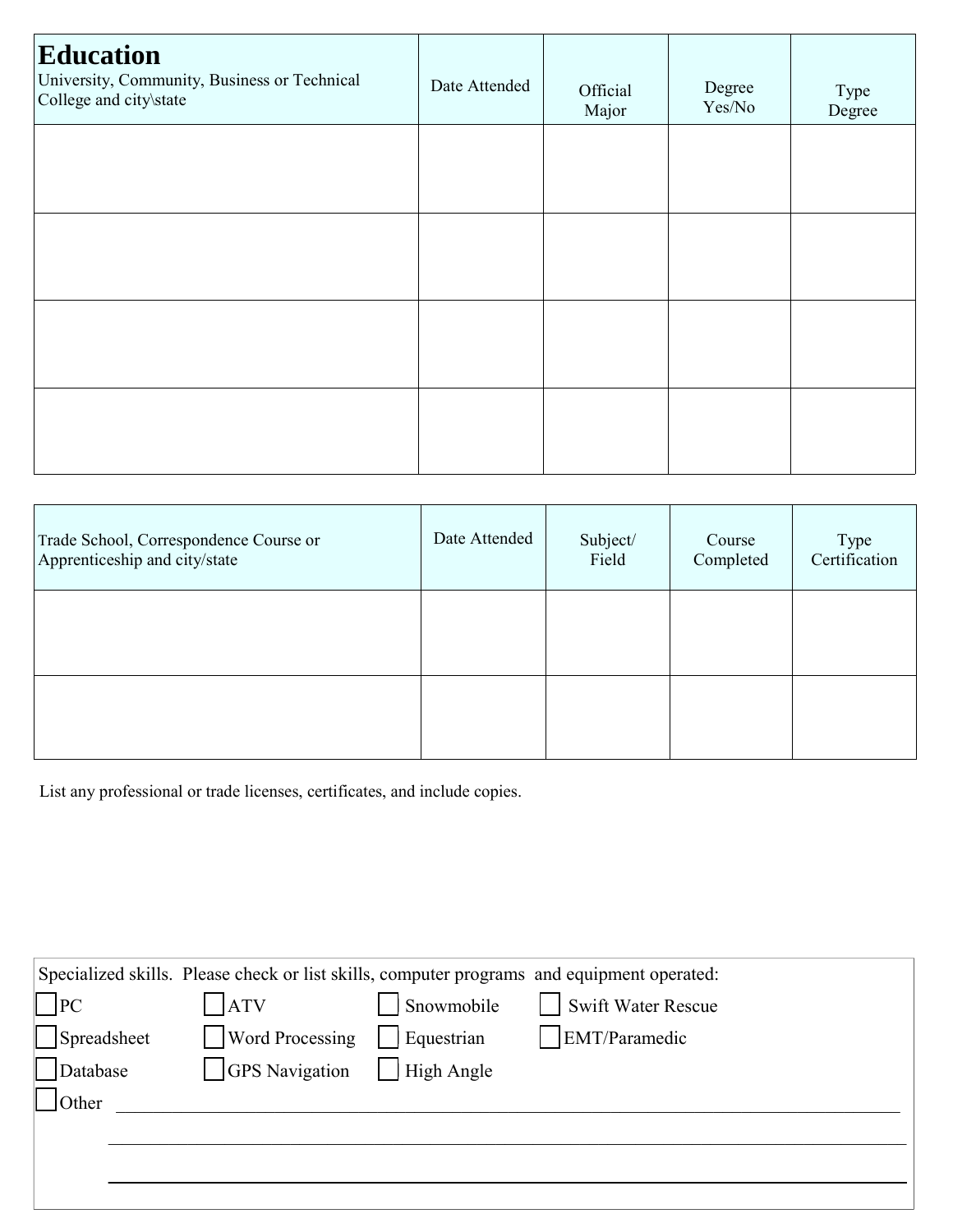# **Employment Experience**

List your most recent job first. Please include military experience and volunteer activities.

| Employer           |                 | Dates (Month/Year) |
|--------------------|-----------------|--------------------|
| Address            |                 | From:              |
| Telephone Number   | Job Title       | To:                |
| Duties             |                 |                    |
|                    |                 |                    |
|                    |                 |                    |
| Reason for Leaving | Supervisor Name | Title              |
| Employer           |                 | Dates (Month/Year) |
| Address            |                 | From:              |
| Telephone Number   | Job Title       | To:                |
| Duties             |                 |                    |
|                    |                 |                    |
|                    |                 |                    |
| Reason for Leaving | Supervisor Name | Title              |
| Employer           |                 | Dates (Month/Year) |
| Address            |                 | From:              |
| Telephone Number   | Job Title       | To:                |
| Duties             |                 |                    |
|                    |                 |                    |
|                    |                 |                    |
| Reason for Leaving | Supervisor Name | Title              |
| Employer           |                 | Dates (Month/Year) |
| Address            |                 | From:              |
| Telephone Number   | Job Title       | To:                |
| Duties             |                 |                    |
|                    |                 |                    |
|                    |                 |                    |
| Reason for Leaving | Supervisor Name | Title              |
| Employer           |                 | Dates (Month/Year) |
| Address            |                 | From:              |
| Telephone Number   | Job Title       | To:                |
| Duties             |                 |                    |
|                    |                 |                    |
|                    |                 |                    |
| Reason for Leaving | Supervisor Name | Title              |

If you need additional space, please continue on a separate sheet of paper.